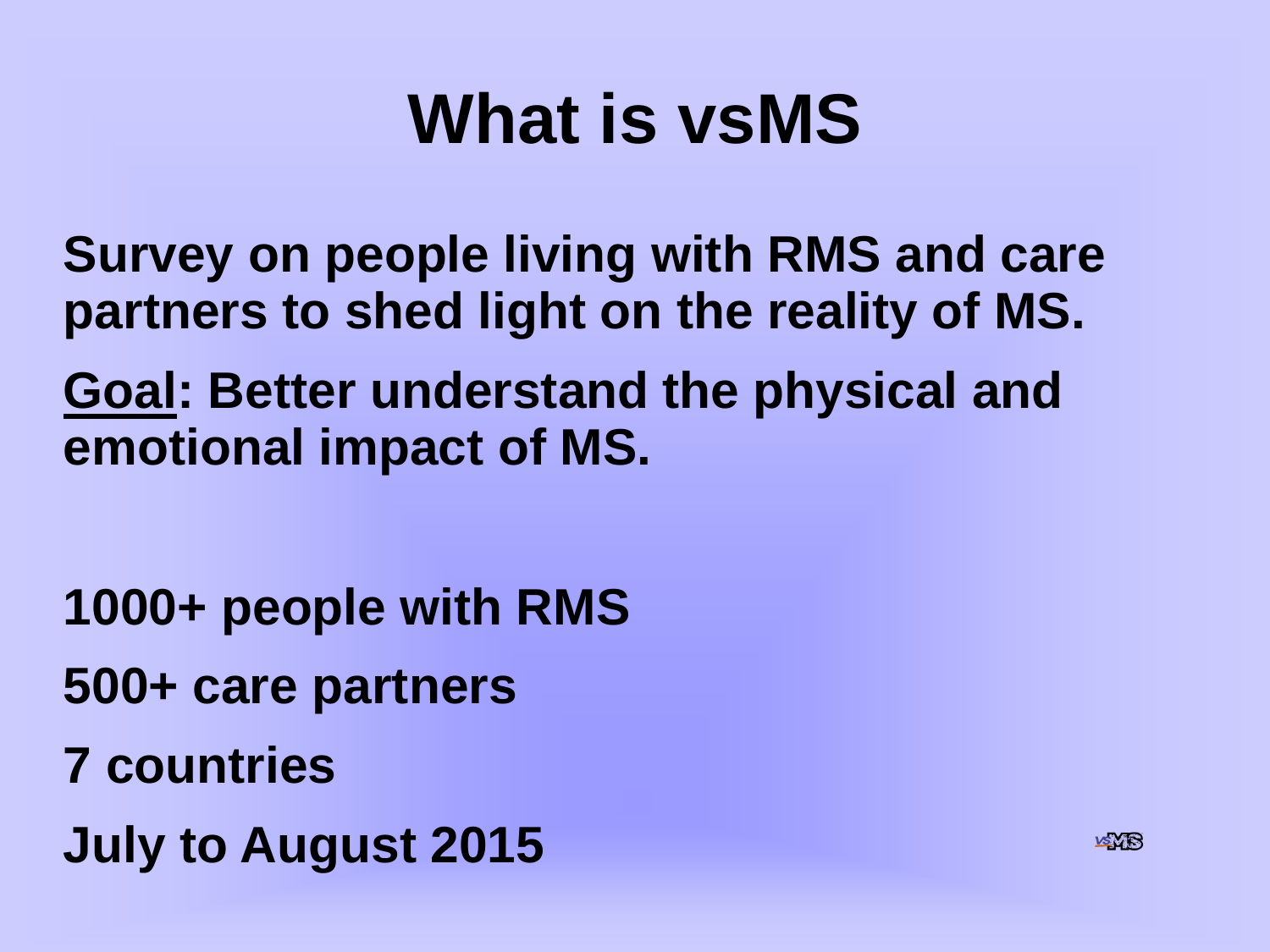## **What has been learned**

#### **www.vs-MS.com**

- **- Cognition**
- **- Dissability & Progression**
- **- Effect on Career**
- **- Emotional Burden on the care partner**
- **- Emotional Burden on the patient**
- **- Intimacy**
- **- Physical Symptoms**
- **- Relationships**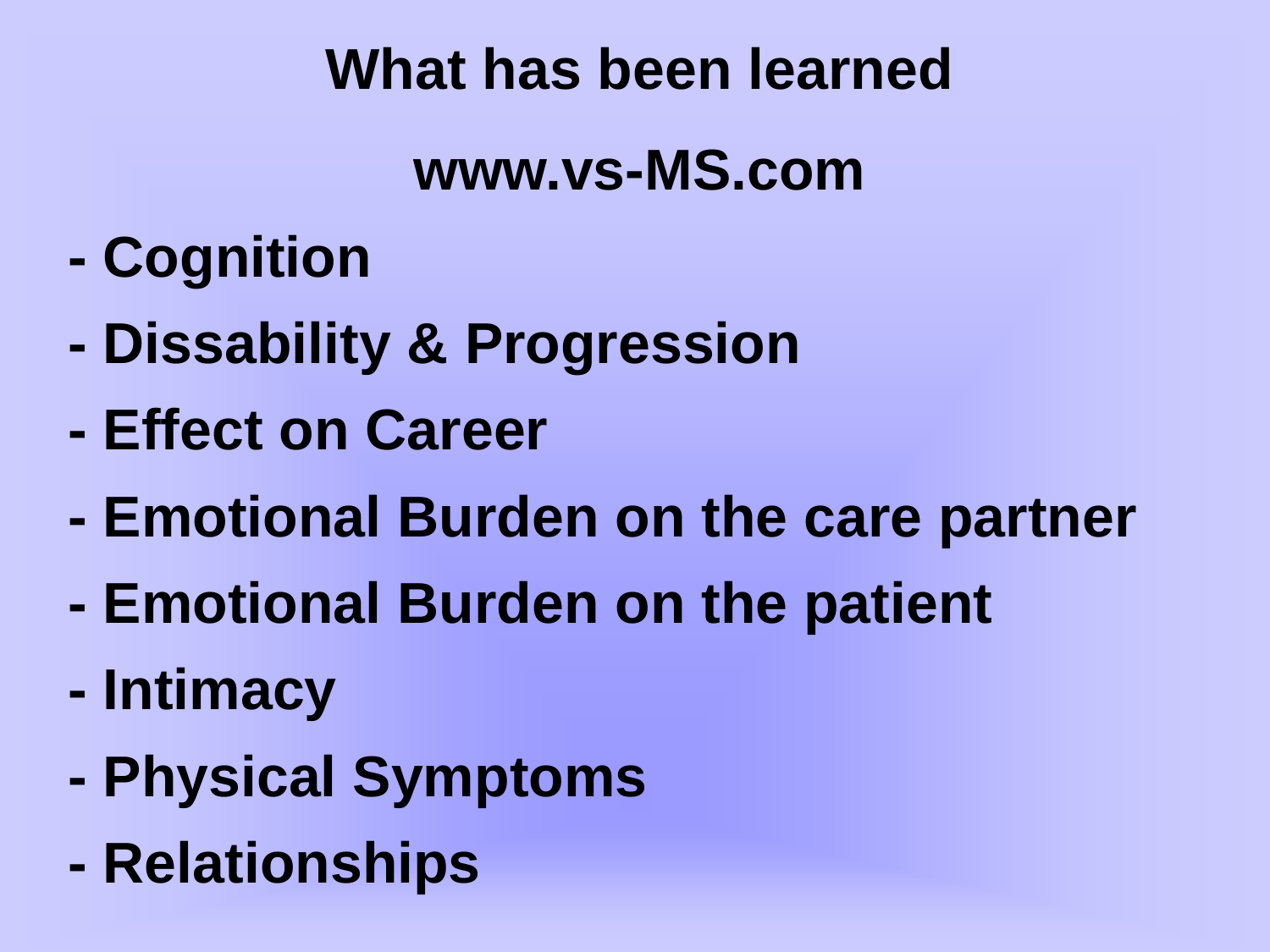#### **What this data mean**

- **Normalise the situation**
	- **Better understanding**
	- **Raise awareness**
- **Group work**
	- **Patient & Doctor**
	- **Other experts (psychologists, physiotherapists...)**
- **Disability**
	- **Redefining the concept**
	- **Change the way ADAPTATION works**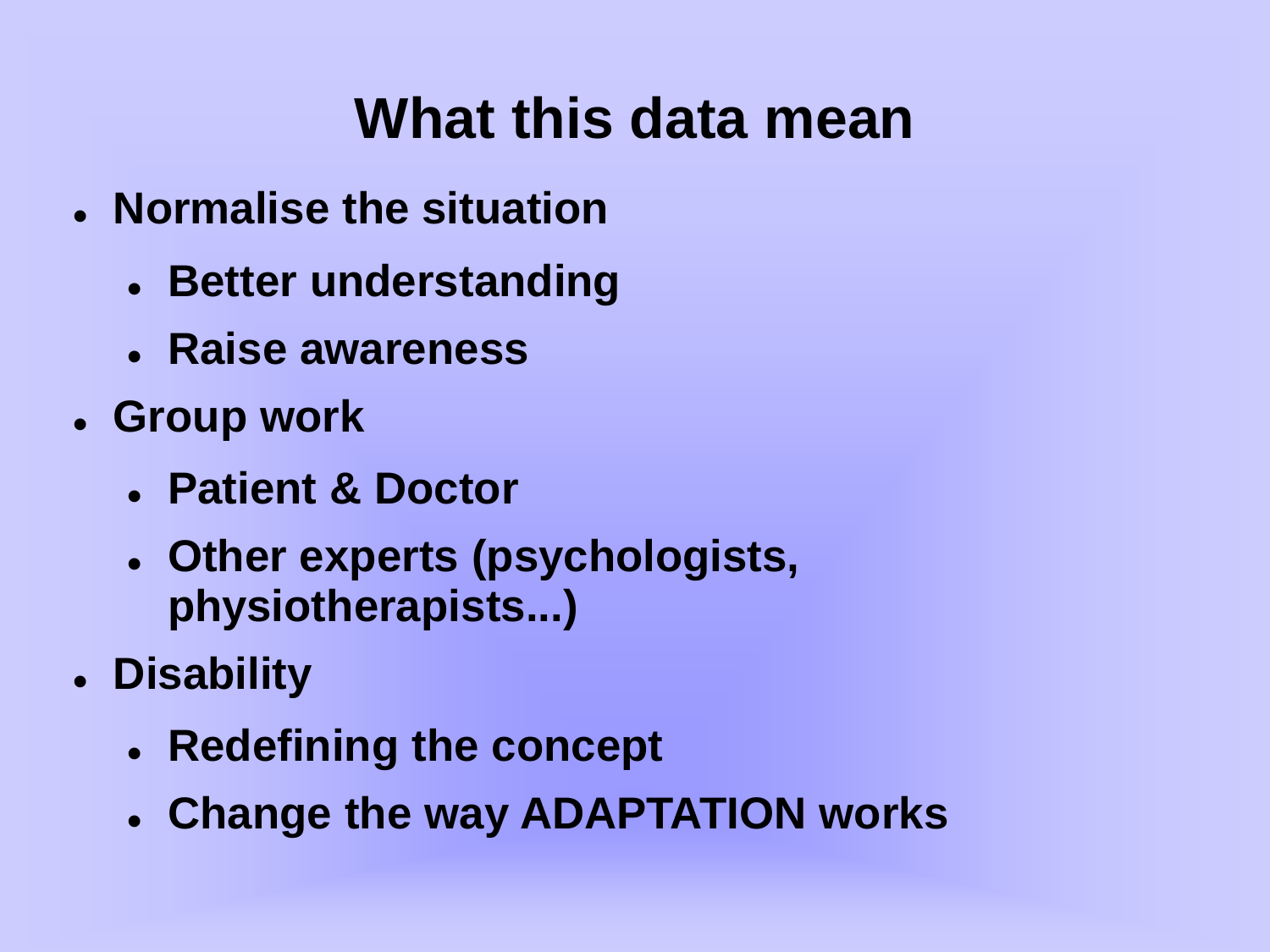# **How can this be applied in real life**

**Steps (needs) that may make life easier for people with MS:**

# **1.- Need for information and acceptance**

**Symptoms or worries than can be better dealt with by getting some more information from doctors, psycologists or people in regional support groups (associations or other groups of people).**

## **2.- Need for support**

**Worries or thoughts that need to be dealt with by telling people that can support every patient trying to avoid them being hidden from everyone else.**